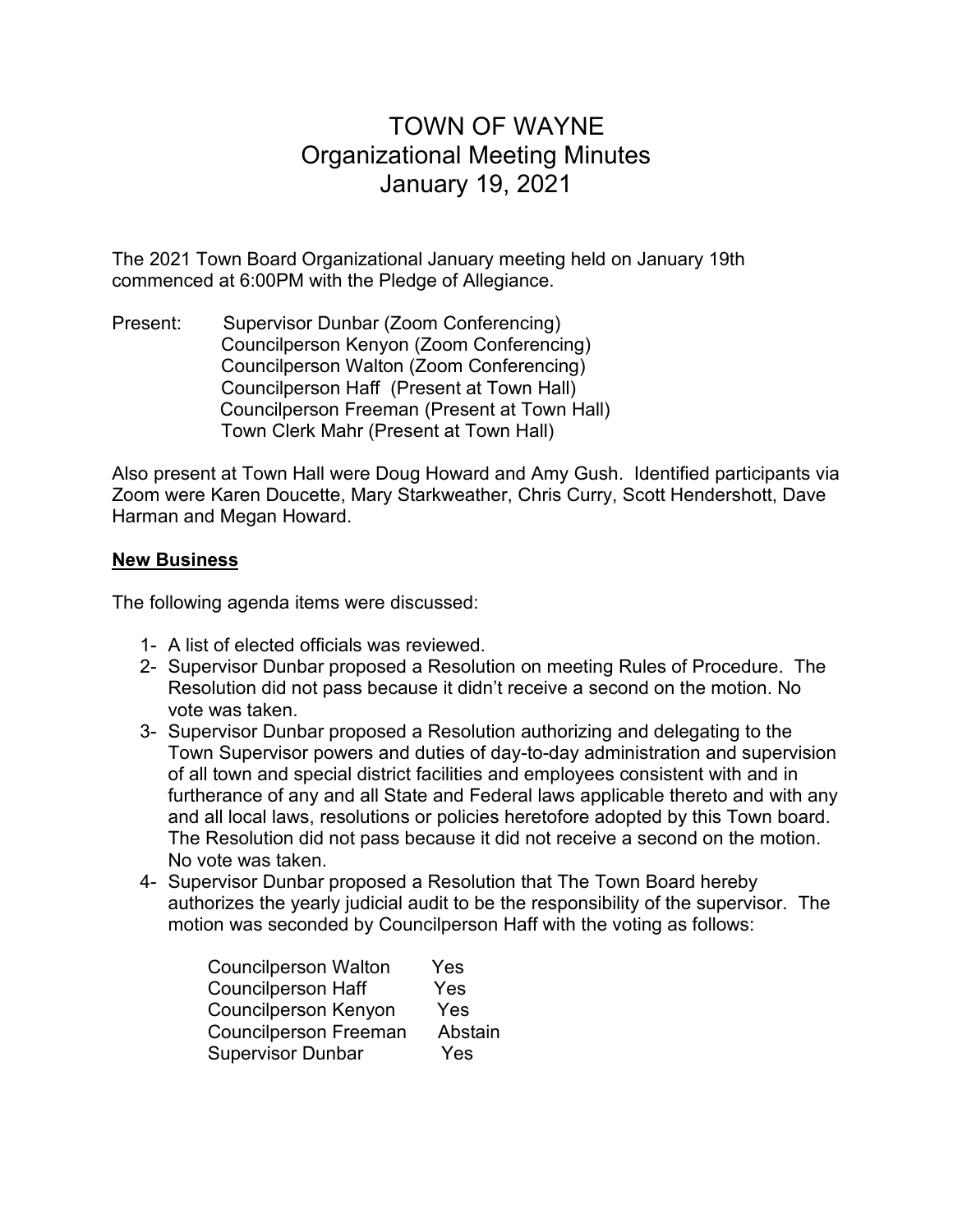5- Supervisor Dunbar proposed a Resolution that the town board here by authorizes the supervisor without prior audit the payment in advance of audit claims for public utility services such as gas, electric, water, internet, and telephone services as well as for postage, freight and express charges (Town Law § 118(2)). Claims for these payments shall be presented at the next regular meeting for audit. The Resolution was seconded by Councilperson Kenyon with the voting as follows:

| Yes |
|-----|
| Yes |
| Yes |
| Yes |
| Yes |
|     |

6- Supervisor Dunbar proposed a Resolution establishing official meeting times. The Resolution was seconded by Councilperson Freeman with the voting as follows:

| <b>Councilperson Walton</b>  | Yes |
|------------------------------|-----|
| <b>Councilperson Haff</b>    | Yes |
| <b>Councilperson Kenyon</b>  | Yes |
| <b>Councilperson Freeman</b> | Yes |
| <b>Supervisor Dunbar</b>     | Yes |

7- Discussion was held on the appointing of the planning board committee members whose terms were expiring. Supervisor Dunbar recommended looking at other interested parties to replace the position versus reappointing current member, Stan Witkowski. Councilperson Freeman reviewed the request of the planning board to reappoint Mr. Witkowski as Chairman. In addition, Councilperson Freeman stated that planning board member Jon Serdula will be leaving his position to join the Zoning board as a member and recommended that Scott Hendershott take his place. Councilperson Freeman made a motion to reappoint Mr. Witkowski to the chairman position and Mr. Hendershott to take Mr. Serdula's position. Councilperson Haff seconded the motion with the voting as follows;

| <b>Councilperson Walton</b>  | Yes |
|------------------------------|-----|
| <b>Councilperson Haff</b>    | Yes |
| <b>Councilperson Kenyon</b>  | Yes |
| <b>Councilperson Freeman</b> | Yes |
| <b>Supervisor Dunbar</b>     | No  |

Volunteers for alternates for the Planning Board will be advertised.

8- Discussion was held on appointing Jon Serdula to replace Bill Feinstein on planning board and to reappoint Candace Dietrich's term until alternate David Westcott is able to take over the position. Motion to proceed with these appointments and keep Wayne Hand as committee chair was made by Councilperson Walton and seconded by Councilperson Kenyon with the voting as follows: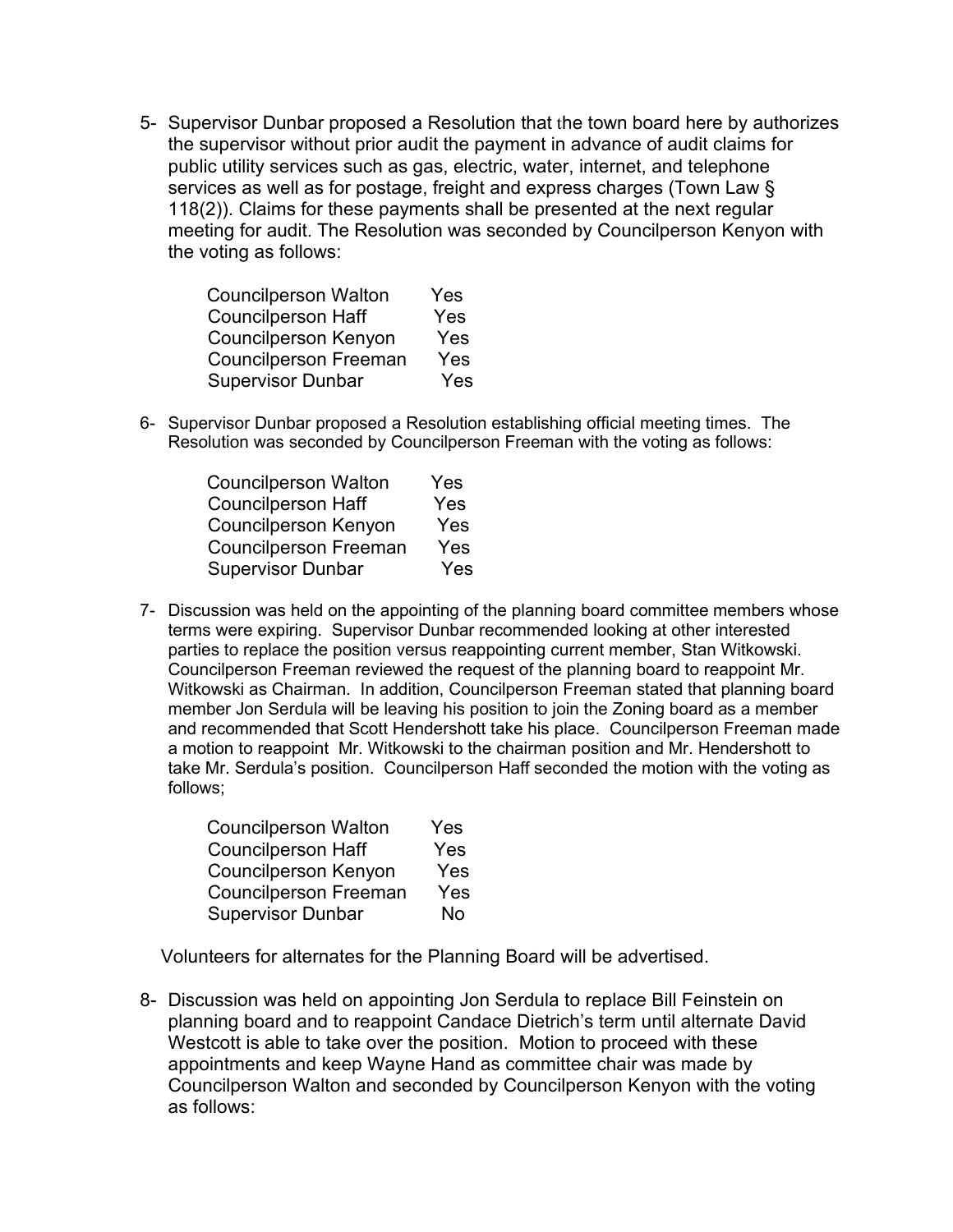| <b>Councilperson Walton</b>  | Yes |
|------------------------------|-----|
| <b>Councilperson Haff</b>    | Yes |
| <b>Councilperson Kenyon</b>  | Yes |
| <b>Councilperson Freeman</b> | Yes |
| <b>Supervisor Dunbar</b>     | No  |

Volunteers for alternates for the Zoning Board will be advertised. It was also discussed that current board member Bill Feinstein would participate in the February zoning board meeting to address a specific application.

9- Motion to reappoint Megan Howard as Dog Control Officer was made by Councilperson Kenyon and seconded by Councilperson Haff with the voting as follows:

| <b>Councilperson Walton</b>  | Yes |
|------------------------------|-----|
| <b>Councilperson Haff</b>    | Yes |
| <b>Councilperson Kenyon</b>  | Yes |
| <b>Councilperson Freeman</b> | Yes |
| <b>Supervisor Dunbar</b>     | No  |

 10- The next board discussion was ethics. Councilperson Kenyon stated she would prefer to remain as the liaison on the board. Clerk Mahr to reach out to current members John Griffin and Carl Beckwith to see if they would like to be board candidates. The positions will also be advertised. Motion to reappoint Councilperson Kenyon to the ethics board was made by Councilperson Freeman and seconded by Councilperson Haff with voting as follows:

| <b>Councilperson Walton</b>  | Yes       |
|------------------------------|-----------|
| <b>Councilperson Haff</b>    | Yes       |
| <b>Councilperson Kenyon</b>  | Abstained |
| <b>Councilperson Freeman</b> | Yes       |
| <b>Supervisor Dunbar</b>     | No        |

11- The following policies were reviewed with Board committee appointments assigned to research.

| Policy                           | <b>Board Member</b> |
|----------------------------------|---------------------|
| Procurement                      | Freeman/Haff        |
| <b>Ethics Code</b>               | Kenyon/Haff         |
| <b>Emergency Management Plan</b> | Freeman/Dunbar      |
| <b>Employee Harassment</b>       | Walton/Kenyon       |
| <b>Records Management</b>        | Walton/Dunbar       |

- 12- The Fee schedule was reviewed with minimal discussion.
- 13- The Town closure schedule and employee compensation (non highway) hourly